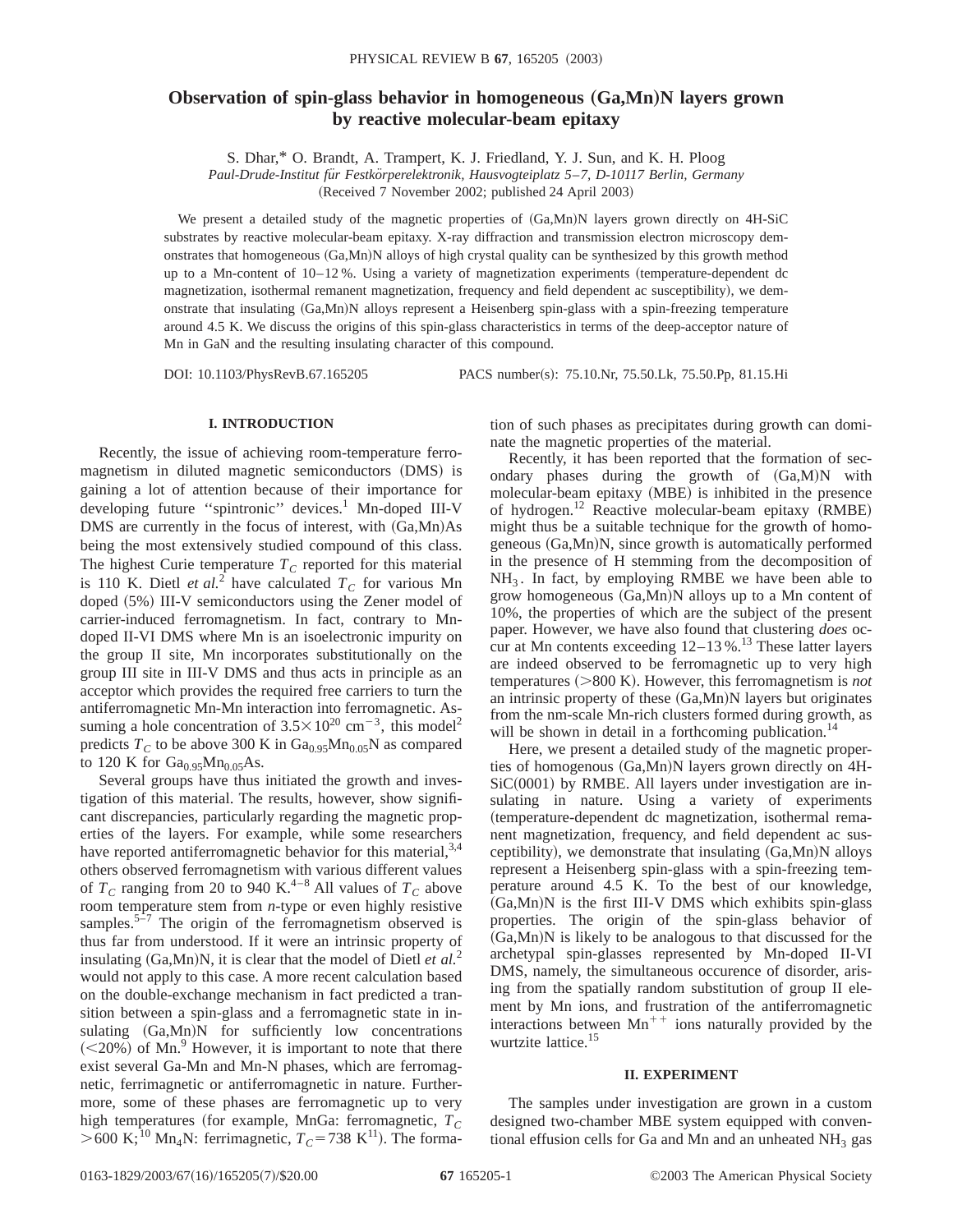injector. A commercial filter purifies  $NH<sub>3</sub>$  and a mass-flow controller adjusts its flow into the growth chamber. Semiinsulating Si-face  $4H-SiC(0001)$  is used as substrate which is *ex situ* H<sub>2</sub> etched and *in situ* treated with Ga to obtain an atomically smooth and clean surface prior to growth, as described in detail in Ref. 16. The (Ga,Mn)N layers are grown directly (with one exception) on these SiC substrates at a substrate temperature of 710 °C (100 °C lower than the temperature normally used for GaN growth) which results in homogeneous  $(Ga, Mn)N$  layers up to a Mn content of 10%. The  $NH<sub>3</sub>$  flux is controlled to keep the III-V ratio constant for all layers, and resulted in a chamber pressure of  $4-5$  $\times 10^{-5}$  Torr during growth. The Mn/Ga flux ratio was changed in order to adjust the Mn content in the layers. We focus here on two  $\sim$ 350 nm thick layers, the Mn content of which is  $7.6\%$  (sample A) and  $10.3\%$  (sample B) as measured by secondary ion-mass spectrometry (SIMS) depth profiles. Conductivity measurements reveal both samples to be electrically highly resistive ( $\rho \approx 1$  M $\Omega$  cm) even at room temperature. Above room temperature, thermally activated conduction sets in with an activation energy of 0.15 eV.

Nucleation and growth is monitored *in situ* by reflection high-energy electron diffraction (RHEED). Structural properties of the layers are investigated by x-ray diffraction  $(XRD)$  and transmission electron microscopy  $(TEM)$ . Symmetric high-resolution triple-axis x-ray  $\omega$ -2 $\theta$  scans are taken with a Bede *D*3 diffractometer equipped with a Cu  $K\alpha_1$ rotating-anode source, a Bartels-type  $Ge(002)$  monochromator and a  $Si(111)$  analyzer. TEM is performed using a JEOL3010 microscope operating at 300 kV. The bright-field micrographs are taken with a diffraction vector  $g=[0002]$ . The magnetization measurements are done in a quantum design superconducting quantum interference device (SQUID) setup. Magnetization loops are recorded at various temperatures for magnetic fields between  $\pm$  5 kOe. Prior to measuring the temperature dependence of the magnetization, the sample is first cooled from room temperature to 2 K either under a saturation field of 10 kOe [field cooled  $(FC)$ ] or at zero field  $[$ zero field cooled  $(ZFC)$ ]. For ac susceptibility measurements, an ac amplitude of 3.5 Oe is used. The magnetic field is applied parallel to the surface, i.e., perpendicular to the *c* axis, in all measurements. All data are corrected for the diamagnetic contribution of the substrate.

## **III. STRUCTURAL CHARACTERIZATION**

During nucleation of the layers, a spotty RHEED pattern is initially observed reflecting a purely three-dimensional growth mode. Upon the deposition of 10 ML  $(Ga, Mn)N$ , the RHEED pattern becomes entirely streaky. Figure 1 shows the RHEED pattern along the  $\langle 1120 \rangle$  azimuth during growth. The streaky RHEED pattern reflects a two-dimensional growth mode and a smooth surface. It is noteworthy that the pattern does not exhibit the  $(2\times2)$  reconstruction which we encounter when growing pure GaN.17 This finding may be indicative of the presence of a Mn floating layer on the growth front. However, the intensity of the RHEED pattern stays constant during growth, suggesting that the Mn coverage rapidly reaches a steady-state value due to a balance of



FIG. 1. RHEED pattern of (Ga,Mn)N during growth along the  $\langle 11\overline{2}0\rangle$  azimuth.

adsorption and desorption of Mn adatoms. In fact, the SIMS depth profiles show no accumulation of Mn at the as-grown surface, and the Mn content is constant over the entire depth of the layer.

The crystalline structure of these samples is studied by  $XRD.$  Symmetric  $(0002)$  and asymmetric  $(1124)$  x-ray rocking curves for the samples under investigation exhibit a width of 300" and 900", respectively, actually lower than values we observe for equally thin pure GaN layers grown under these conditions, and comparable to values reported for high-quality GaN grown by MBE in general. The incorporation of significant amounts of Mn thus does not deteriorate the crystal quality.

Figure 2 shows a high-resolution triple-axis  $\omega$ -2 $\theta$  scan of a 450 nm thick  $(Ga, Mn)N$  layer grown here on a 195 nm thick GaN buffer layer on  $6H-SiC(0001)$ . The reflections of both epilayers are clearly resolved. The simulation has been done simply by using appropriate lattice constants to match the angular position of these reflections. Note that the reflection of  $(Ga, Mn)N$  occurs at a larger angle than that of the GaN buffer layer, revealing a smaller *c* lattice constant for the alloy as compared to GaN. The shape of the experimental profile is described well by the simulation (for which we used an instrumental broadening of  $17$ "), indicating that inhomogenous strain is virtually absent in these layers. This



FIG. 2. Experimental  $(\Box)$  and simulated  $(\underline{\hspace{0.2cm}})$  triple-axis  $\omega$ -2 $\theta$ scan across the GaN $(0002)$  reflection of a  $(Ga, Mn)N/GaN$  structure grown on 6H-SiC(0001). The Mn-content of the layer as indicated has been determined by SIMS.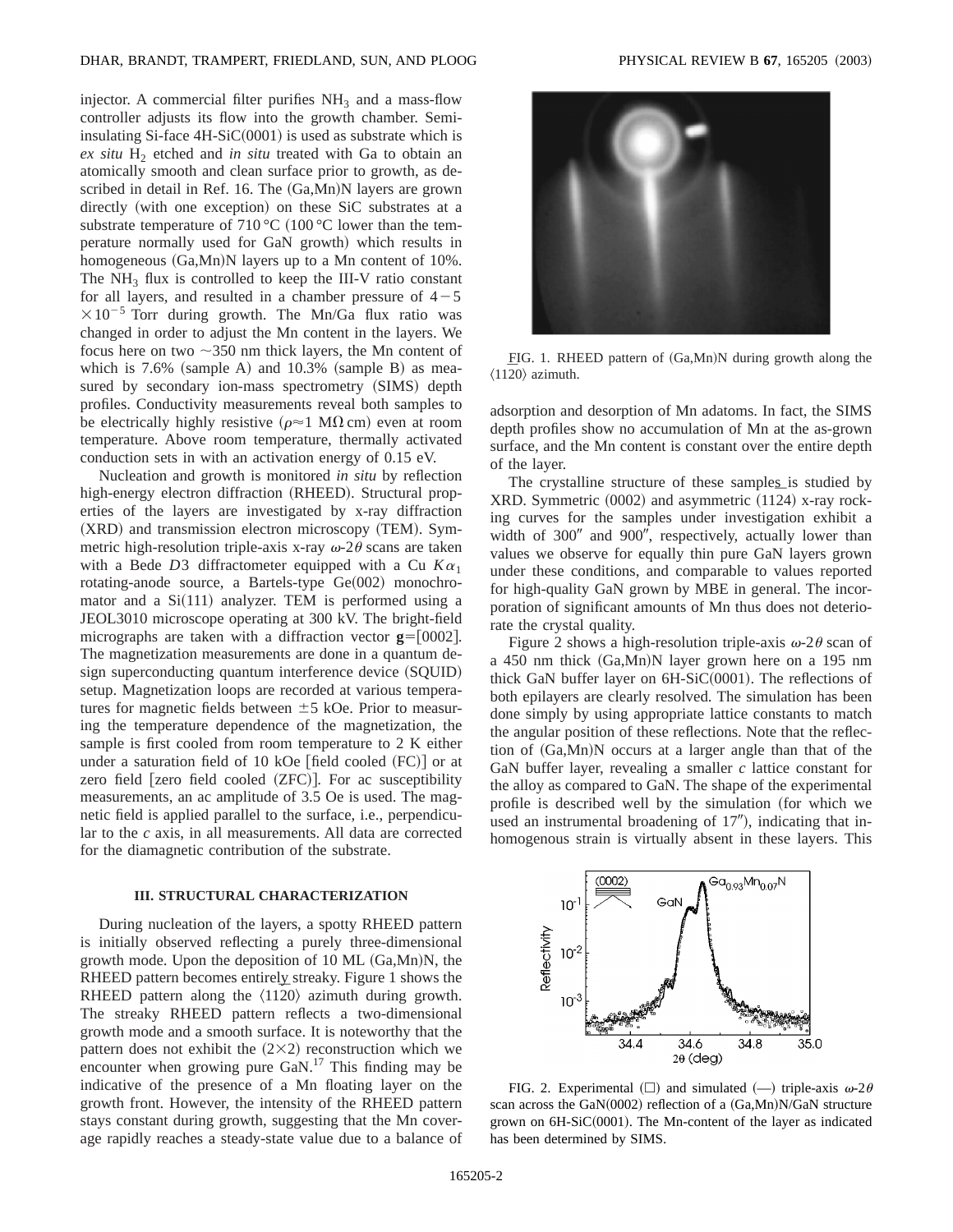

FIG. 3. Lattice constant *c* obtained from triple-crystal  $\omega$ -2 $\theta$ scans versus Mn content. The solid squares represent  $(Ga, Mn)N$ layers. The open squares represent a number of pure GaN samples grown on 4H-SiC. The solid line is a linear fit to the data, the parameters of which are given in the figure.

finding suggests a homogeneous incorporation of Mn in the  $(Ga, Mn)$ N alloy.

In Fig. 3, we show *c* as a function of Mn-content for three  $\sim$ 350 nm thick (Ga,Mn)N layers grown on 4H-SiC. Solid squares represent sample A and B as well as another  $(Ga, Mn)$ N layer with 14% Mn content grown under identical conditions except for the Mn/Ga ratio. Open squares represent a number of pure GaN samples grown on 4H-SiC. The values measured for the latter samples scatter by  $\pm 0.001$  Å, which may originate in a slight variation of the substrate lattice constant due to doping inhomogeneities or a slight difference of the thermal strain in the GaN layer. In any case, despite this scatter the value of *c* is seen to decrease linearly with increasing Mn-content, indicating a predominantly substitutional incorporation of Mn. It is interesting to note that an opposite trend is observed for  $(Ga, Mn)As$ , where the outof-plane lattice constant is found to increase with the Mn content.18

Figure 4 shows bright-field TEM micrographs of sample A and B. Both the samples are seen to be homogeneous layers without any evidence for a secondary phase. This finding is in contrast to layers with higher Mn content, where



FIG. 4. Bright-field TEM micrographs of  $(a)$  sample A and  $(b)$ sample B. The contrast close to the  $(Ga, Mn)N/SiC$  interface stems from dislocation loops. The dark lines intersecting the micrographs originate from screw dislocations.



FIG. 5. Temperature dependence of field-cooled (FC) and zerofield-cooled  $(ZFC)$  dc magnetization at 100 Oe for sample A  $(a)$  and sample B (b). Arrows indicate the onset of weak and strong irreversibility. The respective insets show the magnetization loops at 2 and 10 K.

nm-size clusters are observed in the micrograph.<sup>14</sup> We note that we were unable to detect the presence of these clusters by XRD, presumably because of their minuscule size resulting in a significant broadening of the reflection. The absence of additional reflections in XRD profiles is thus no proof for the absence of precipitates or clusters.

## **IV. MAGNETIZATION**

## **A. Temperature dependence of dc magnetization**

Figure 5 shows the temperature dependence of FC and ZFC magnetization curves for samples A  $[Fig. 5 (a)]$  and B [Fig.  $5(b)$ ] at a magnetic field of 100 Oe. Both samples exhibit a quite similar behavior, namely, a pronounced FC-ZFC irreversibility and a sharp cusp in the ZFC curves. These two features are fingerprints for spin-glass systems.15 A closer inspection of these curves reveals a two-step irreversible process. First, a weak irreversibility occurs at around 6 K which is then followed by a strong irreversibility close to  $3 K (in$ dicated by arrows). This two-step irreversibility has been observed in many Heisenberg spin-glasses and is commonly attributed to the freezing of transversal (weak irreversibility) and longitudinal (strong irreversibility) spins.<sup>19–21</sup> The FC and ZFC curves converge above 6 K and gradually decrease with the increase of temperature, indicating paramagnetic behavior at higher temperatures. The respective insets of the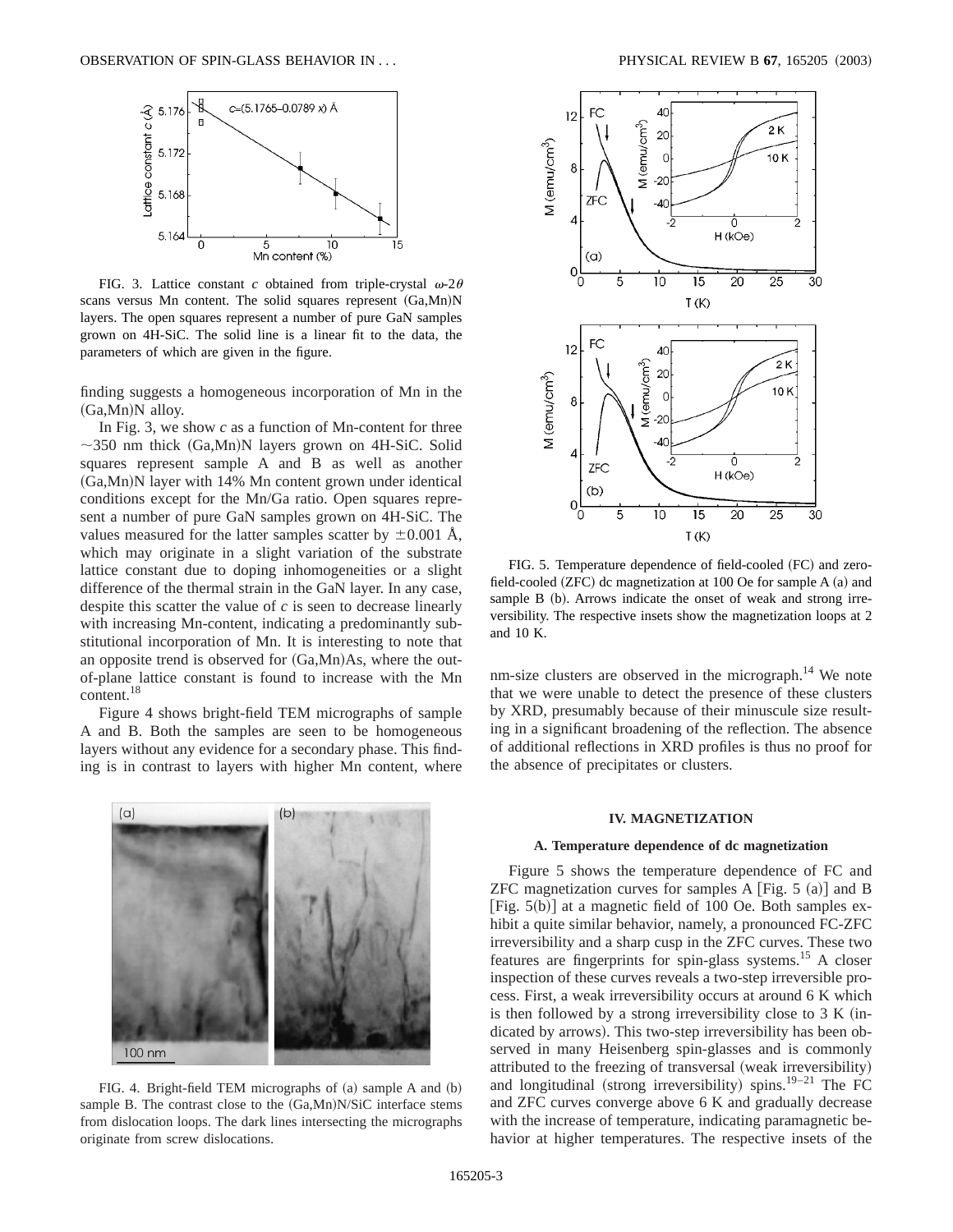

FIG. 6. Inverse dc susceptibility of sample B (at  $H = 200$  Oe) as a function of temperature (open circles). The straight line represents the Curie-Weiss law with  $\theta$ = -11.4 K.

figure show the magnetization loops at 2 and 10 K. A hysteresis is seen only below 6 K, as expected from the FC and ZFC curves.

In Fig. 6, the inverse dc susceptibility measured for sample B at  $H = 200$  Oe is plotted versus temperature. As expected, a clear linear dependence is found above 80 K. Above 200 K, the data scatter because the diamagnetic contribution from the substrate dominates the magnetization. We have fit the data between 80 and 200 K by the Curie-Weiss law

$$
\chi = \frac{C}{(T - \theta)},\tag{1}
$$

where  $C = N\mu^2/3k_B$  and  $\theta = (2/3)xS(S+1)z(J/k_B)$ . Here, *N* is the number of Mn ions per cm<sup>3</sup>,  $\mu = g \mu_B [S(S+1)]^{1/2}$  the spin magnetic moment, *x* the Mn content, *z* the number of nearest neighbors  $(12$  for a wurtzite lattice), and *J* the nearest-neighbor exchange integral. In  $(Ga, Mn)N$ ,  $g=2$  and  $S = 5/2$ , as has been determined by electron spin resonance.<sup>22</sup> The fit by Eq. (1) yields  $\mu = 7.22\mu_B$  and  $J/k_B = -1.58$  K. Both values are close to those obtained in Ref. 3 for a sample with similar Mn concentration. It is interesting to note that the antiferromagnetic Mn-Mn nearest-neighbor interaction in II-VI DMS is about one order of magnitude larger. $^{23}$  Furthermore, the value of  $\mu$  is close to the theoretical value of  $g[S(S+1)]^{1/2}\mu_B = 5.92\mu_B$ . The negative value of *J* reflects the antiferromagnetic Mn-Mn nearest-neighbor interaction. A quantitatively similar behavior is also observed for sample A  $(\theta = -10.4 \text{ K}).$ 

#### **B. Isothermal remanent dc magnetization**

Since the properties of samples A and B are qualitatively identical, we will focus in the following on sample B. The isothermal remanent magnetization (IRM) of this sample is obtained by cooling the sample in zero field from 100 to 2 K, increasing the field to the desired value, holding it there for 5 min, then turning the field to zero and observing the remanent magnetization as a function of time. We have studied the IRM at various initial magnetic fields between 1 to 30 kOe. The remanent magnetization  $M_{\text{IRM}}(t)$  decays so slowly that its value remains nonzero even after 2 h of decay. This is again a fingerprint of spin-glasses. Figure 7 shows the ex-



FIG. 7. Isothermal remanent magnetization in a  $M_{\text{IRM}}(t)$  versus ln(*t*) representation. The solid lines represent the fit to the experimental data. The inset of the figure shows the dependence of the fit parameters  $M_0$  (squares) and  $\alpha$  (triangles) as well as  $M_{\text{IRM}}$  measured at 300 s (circles) on the magnetic field. The lines are guides to the eye.

perimental data as well as fits to them according to  $M_{\text{IRM}}(t) = M_0 - \alpha \ln(t)$  at 1, 2 and 3 kOe. The fits are not perfect, but significantly better than those obtained with a stretched exponential. In the inset of Fig. 7 we show the values of the two fitting parameters  $M_0$  and  $\alpha$  as well as  $M_{\text{IRM}}$  at  $t=300$  s as a function of the field. All these parameters increase rapidly with the magnetic field up to 3 kOe and then saturate. This behavior has been observed in several different spin-glasses<sup>24-26</sup> and is also supported by theory.<sup>27,28</sup> Furthermore, the clear correlation between  $M_0$ and  $\alpha$  is a manifestation of the memory of a spin-glass.

#### **C. Frequency dependence of ac susceptibility**

The temperature dependent ac susceptibility is measured at various measurement frequencies ranging from 0.1 Hz to 1 kHz. Representative examples are shown in Fig. 8. The real part  $\chi'$  of the complex susceptibility exhibits a pronounced peak at a temperature  $T_f$  around 5 K. The imaginary part  $\chi''$ exhibits a sudden onset at a temperature  $T_i$  (around 6 K) slightly above  $T_f$ . This behavior is characteristic for a spinglass:  $T_i$  indicates the onset of the weak irreversibility and is considered to be related to transversal spin freezing, whereas  $T<sub>f</sub>$  is considered to be related to the strong irreversibility and thus to longitudinal spin freezing.<sup>29</sup> Both  $T_f$  and  $T_i$  increase with the measurement frequency (*f*). The frequency sensitivity of  $T_f$  is determined to be  $\Delta T_f/T_f \Delta \ln f = 0.012$ . This value is comparable to those reported for other canonical spin-glass systems, e.g.,  $Cd_{0.6}Mn_{0.4}Te: 0.02$  (II-VI DMS spin-glass), Cu:Mn: 0.007 (metallic spin-glass), and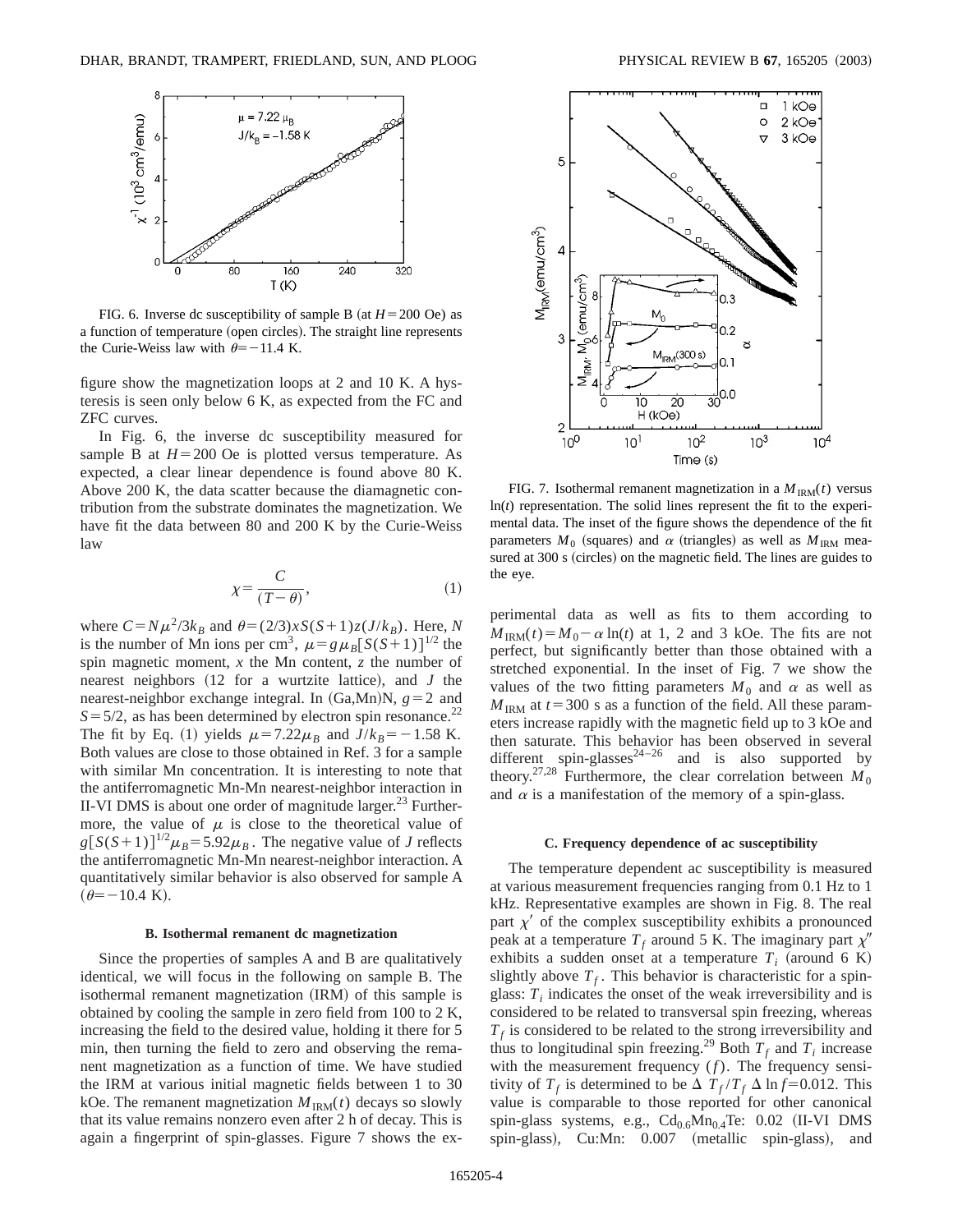

FIG. 8. Temperature variation of the real and imaginary parts of the ac susceptibility at various measurement frequencies. Curves through the data are guides to the eye. The inset of the figure shows the frequency-dependent shift of the peak position  $T_f$  of the real part. The solid curve is the fit to the data by Eq.  $(2)$ .

 $Eu_{0.6}Sr_{0.4}S: 0.05$  (insulator spin-glass).<sup>29</sup> Assuming a phase transition at  $T_0$ , the spin freezing can be analyzed in terms of a critical slow down above  $T_0$  using the following expression:<sup>29–31</sup>

$$
f\tau_0 = A \left[ \frac{T - T_0}{T} \right]^{-z\nu},\tag{2}
$$

where  $\nu$  is the critical exponent for the correlation length  $\xi$ , and *z* is the dynamic exponent relating *f* to  $\xi$  by  $1/f \approx \tau_o \xi^z$ . The experimental variation of  $T_f(f) \equiv T$  has been analyzed using Eq.  $(2)$  as shown in the inset of Fig. 8. We obtain a phase transition temperature  $T_0=4.5$  K,  $z\nu=10$  and  $\tau_0$  $\approx 10^{-11}$  s. The shortest relaxation time  $\tau_0$  compares well with  $\hbar/k_BT_o=1.68\times10^{-12}$  s. The value of  $z\nu=10$  is close to the values  $(zv \approx 8-10)$  reported for the spin-glasses  $Cd_{0.6}Mn_{0.4}$ Te (Refs. 29,32) and  $Eu_{0.6}Sr_{0.4}S$ .<sup>33</sup> It also agrees well with the simulation of Ogielski $30^{14}$  for 3D spin-glasses with short-range interaction.

## **D. Magnetic field dependence of ac susceptibility**

In a Heisenberg spin-glass, both strong and weak irreversibility lines are predicted to follow a  $\tau = c h^a$  behavior, with the reduced temperature  $\tau=[1-T_{f,i}/T_0]$ , the reduced magnetic field  $h = \mu H/k_B T_0$  where  $T_0$  is the transition temperature, a pre-factor *c* and a simple fraction or an integer *a*. In an ideal 3D-Heisenberg spin-glass without any anisotropy, the weak irreversibility line related to the freezing of the transversal spin components (perpendicular to the applied field) is predicted to follow a Gabay-Toulouse- $(GT-)$  like behavior with  $\tau \propto h^2$ , whereas the strong irreversibility line related to the freezing of the longitudinal spin components is expected to be DeAlmeida-Thouless- (AT-) like with  $\tau$ 



FIG. 9. Temperature variation of the (a) real and (b) imaginary part of the ac susceptibility at various dc fields.  $T_f$  and  $T_i$  (solid squares) are plotted versus  $H^{2/3}$  in the insets of (a) and (b), respectively. The solid lines show linear fits to the data.

 $\propto h^{2/3}$ .<sup>34</sup> This behavior has been observed in various wellcharacterized Heisenberg spin-glass systems [such as, e.g.,  $Cd_{1-x}Mn_xTe$  (Ref. 29)].

Figures  $9(a)$  and  $9(b)$  show the temperature dependence of the real and imaginary part of the complex susceptibility measured at various dc magnetic fields from 0 to 500 Oe with 10 Hz of ac frequency.  $T_f$  and  $T_i$  (indicated by arrows) decrease with increasing dc field.  $T_f(H)$  shows AT-like behavior, as expected for a Heisenberg spin-glass as seen from the inset of Fig. 9(a). However,  $T_i(H)$  does not follow a GT-like behavior as expected for an isotropic Heisenberg spin-glass.  $T_i(H)$  rather exhibits a strong dependence on *H* as is evident from a much larger variation of  $T_i$  with  $H$ compared with, e.g.,  $Cd_{0.45}Mn_{0.55}Te$  [where  $T_i(H)$  indeed exhibits a GT-like behavior]. For  $Cd_{0.45}Mn_{0.55}Te$ , the observed variation of  $T_i$  is reported to be of the order of  $10^{-2}$  K<sup>29</sup> for a change in *H* of 100 Oe, whereas in the present case the change is several Kelvin. In fact,  $T_i(H)$  is observed to follow a  $\tilde{H}^{2/3}$  dependence, as shown in the inset of Fig.  $9(b)$ . A similar behavior (AT-like) of the weak irreversibility line has been observed in  $Eu<sub>0.4</sub>Sr<sub>0.6</sub>S$  which has been attributed to a large local anisotropy energy of 0.4 K present in this particular Heisenberg spin-glass.<sup>33</sup> If the anisotropy is large, the anisotropy parameter  $d = D/J$ , where *D* is the mean anisotropy energy, plays a crucial role in determining the behavior of the irreversibility lines. It has been shown theoretically that the weak irreversibility line can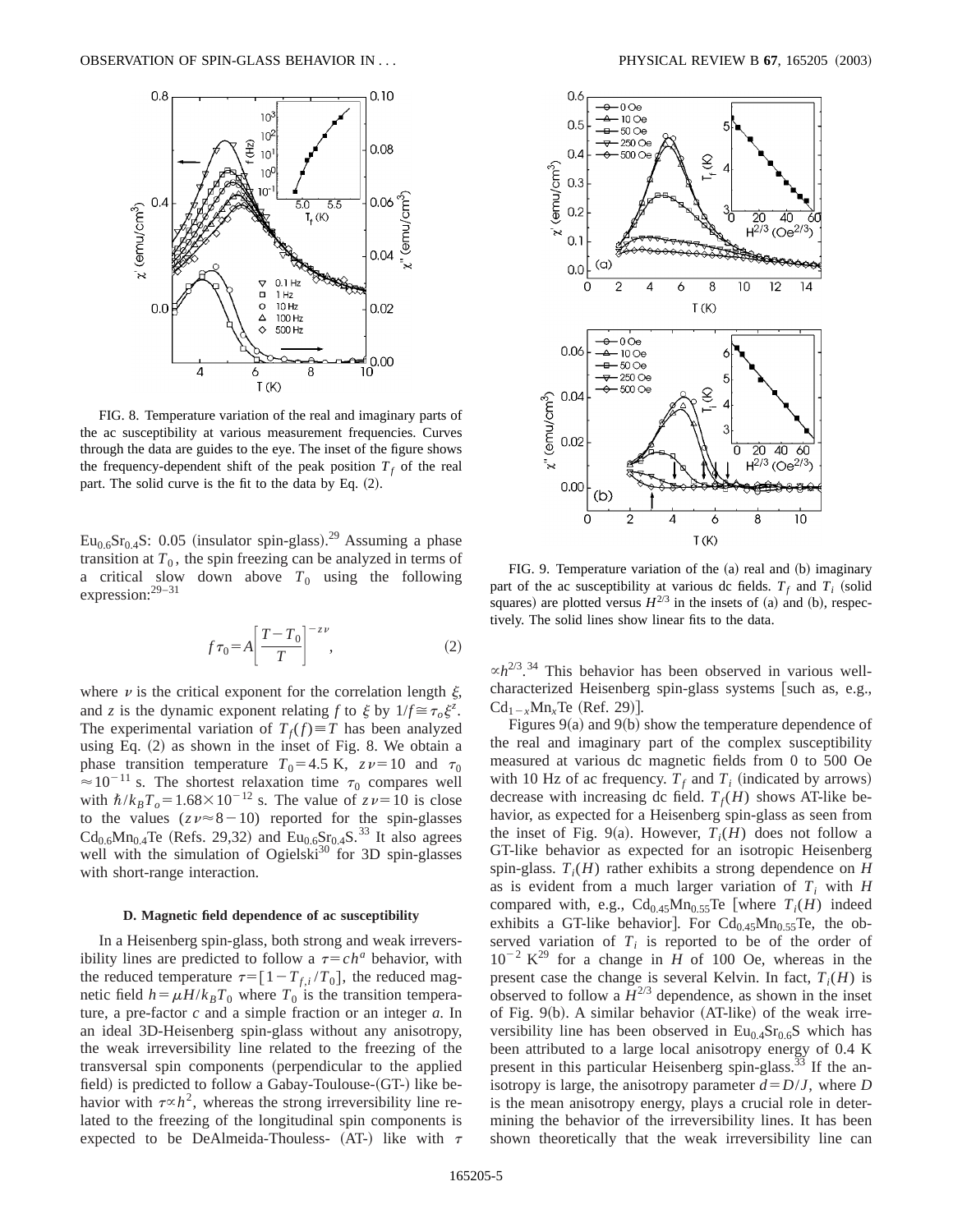

FIG. 10. Peak positions of the temperature dependent ZFC magnetization curves measured at 100 Oe as a function of Mn concentration. The solid line is a guide to the eye.

show AT-like behavior if  $d \ge h^{2/3}$ .<sup>35</sup> An accurate determination of *d* in the present sample is not possible because of our lack of knowledge regarding the various sources of anisotropy present in the crystal. However, a lower-bound estimate of *d* is obtained by calculating the dipolar anisotropy  $D/k_B$  $[D = \mu^2/r^3$  with  $r = (3/4\pi N)^{1/3}$  which turns out to be 0.6 K, similar to the value observed for  $Eu_{0.4}Sr_{0.6}S$  (0.4 K). The minimum value of *d* is thus 0.38, significantly larger than the value of  $h^{2/3}=0.14$  for the maximum dc field (500 Oe) used in our experiments.

A qualitatively identical behavior as reported above is seen also for samples with lower and higher Mn content (the latter of which exhibit Mn-rich clusters that additionally give rise to ferromagnetism at high temperatures). The main difference between these samples is the spin-freezing temperature, which is found to increase with the Mn-content as shown in Fig. 10 even for the sample incorporating clusters. In fact, the volume fraction of these clusters is very small  $(<1%)$ ,<sup>13</sup> and the overwhelming majority of Mn atoms continue to occupy substitutional sites in the matrix as also indicated by the monotonous change of the lattice constant (see Fig. 2). The spin-glass character of  $(Ga, Mn)N$  is thus preserved even when precipitation occurs.

The dramatic difference in the magnetic properties of the insulating spin-glass  $(Ga, Mn)N$  and the metallic ferromagnet  $(Ga, Mn)$ As appears puzzling at the first glance, but is easily explained. In the absence of free carriers, the Mn-Mn interaction is expected to be antiferromagnetic, and only the presence of a sufficient concentration of free carriers can render the antiferromagnetic Mn-Mn interaction into a ferromagnetic one.2 Since Mn forms a relatively shallow acceptor level in GaAs  $(100 \text{ meV})$ , the Mn impurity band merges with the valence band at sufficiently high Mn concentrations which effectively results in metallic *p*-type conductivity. In contrast, Mn in GaN has been experimentally observed by Korotkov *et al.*<sup>36</sup> to form a very deep state within the gap  $(1.4 \text{ eV})$ . Even at very high concentrations (such as 10%) Mn will thus form merely an impurity band which will effectively pin the Fermi level and render the crystal into an insulator, as experimentally observed for our samples. (Ga,Mn)N thus resembles Mn-doped II-VI DMS in that it

fulfills the two criteria for a spin-glass, namely, randomness (since it is a diluted alloy) and frustration (which is inherent to the wurtzite lattice).

It has to be noted that, qualitatively, a superparamagnet behaves very similar to a spin-glass. Quantitatively, however, superparamagnetic materials neither exhibit a cusp in ZFC curves as sharp as that observed in Fig. 5 (because of the size distribution of the ferromagnetic clusters), nor do they follow the scaling behavior shown in Fig. 8 and the AT-like field dependence of the spin-freezing temperature shown in Fig. 9.

Finally, reports in the literature about high *n*-type conductivity in  $(Ga, Mn)N$  layers should be considered with great caution. First, many  $(Ga, Mn)N$  layers are grown on  $GaN$ buffer layers (which may be required for growth on sapphire), which are likely to exhibit *n*-type conductivity and may entirely dominate the conductivity of the sample. Second, the extraordinary Hall effect present in ferromagnetic crystals greatly complicates the analysis of Hall effect measurements. Third, if clustering occurs, the crystal is electrically inhomogeneous and cannot be analyzed in a straightforward manner by the standard van der Pauw technique. Fourth, even an actual *n*-type conductivity of the layer may merely indicate excessive clustering, such that the matrix is essentially depleted of Mn. In fact, we have found that samples with a Mn content below 10% but grown at high temperature  $(810 °C)$  are conducting as well as ferromagnetic, indicating that cluster formation is greatly facilitated by the high growth temperature. Considering all these points, it is evident that a reliable interpretation of the electrical properties of  $(Ga, Mn)N$  may be extremely demanding, and cannot be done without a detailed analysis of the structural and magnetic properties of the system.

#### **V. CONCLUSIONS**

We have shown that homogeneous  $(Ga, Mn)N$  is intrinsically a Heisenberg spin-glass. This discovery may have important implications for the understanding of spin-glasses in general, since it adds a new material class (an insulating wurtzite III-V compound) to the list of known spin-glasses. Where possible, we have generated quantitative results to facilitate comparison with existing theories. In fact, the comparisons made in the present paper are generally in good agreement with theory, although details may need further theoretical refinement. The ferromagnetism of  $(Ga, Mn)N$  reported in several publications is likely not to be an intrinsic property of insulating  $(Ga, Mn)N$ , but a consequence of precipitation, the microscopic nature of which remains to be unraveled. Finally, we suggest that codoping of GaN with Mn and Mg  $(Ref. 37)$  may well prove to be both scientifically fascinating and important from the point of view of applications, since the (moderate) concentration of free holes provided by the comparatively shallow Mg acceptors may turn the antiferromagnetic Mn-Mn interaction into a ferromagnetic one. If successful, such experiments would provide an invaluable test of the model developed by Dietl *et al.*<sup>2</sup>